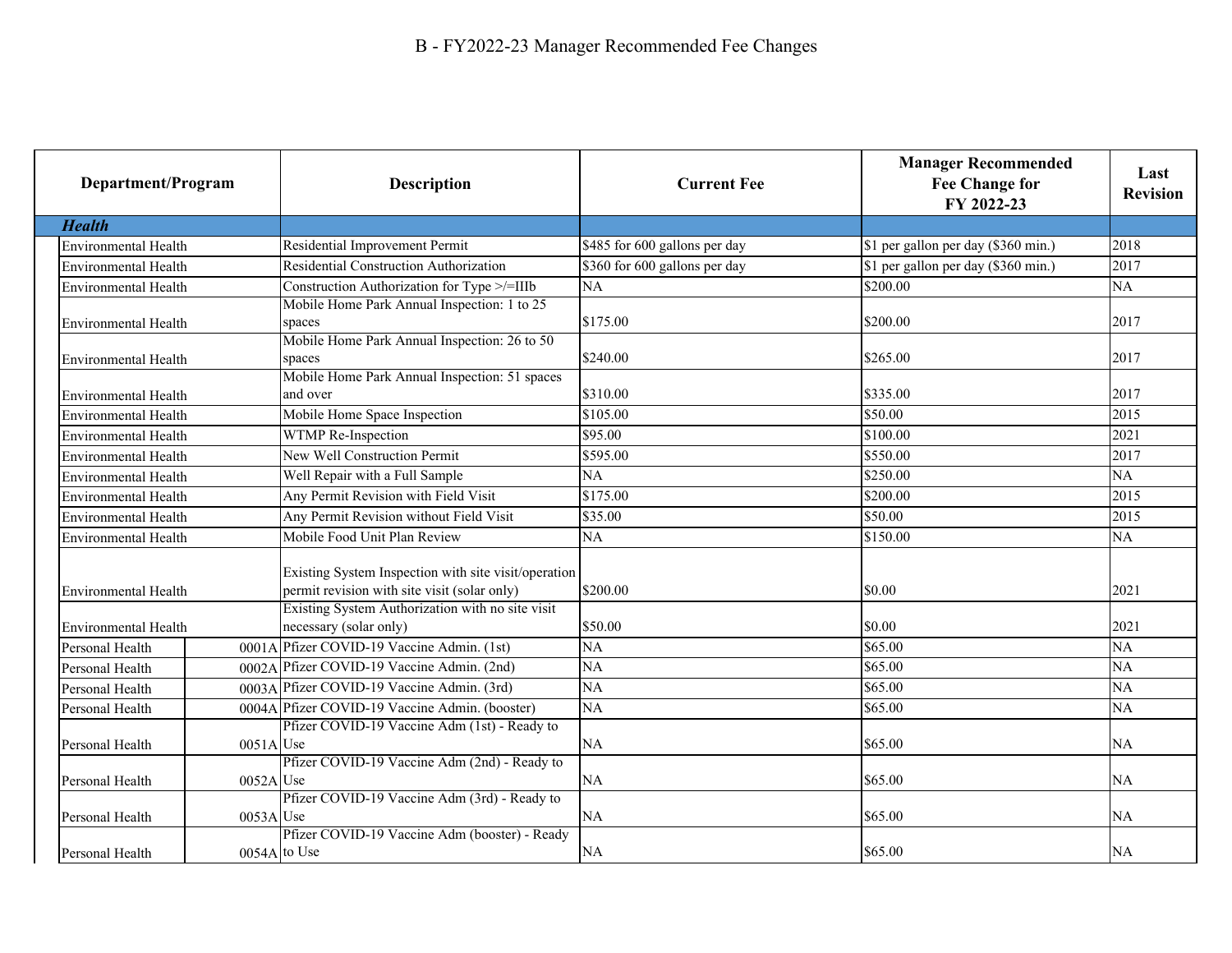| Department/Program |                 | <b>Description</b>                                               | <b>Current Fee</b> | <b>Manager Recommended</b><br><b>Fee Change for</b><br>FY 2022-23 | Last<br><b>Revision</b> |
|--------------------|-----------------|------------------------------------------------------------------|--------------------|-------------------------------------------------------------------|-------------------------|
|                    | Personal Health | 0071A Pfizer COVID-19 Vaccine Adm (1st) - Pediatric              | NA                 | \$65.00                                                           | <b>NA</b>               |
|                    | Personal Health | 0072A Pfizer COVID-19 Vaccine Adm (2nd) - Pediatric              | NA                 | \$65.00                                                           | NA                      |
|                    | Personal Health | 0011A Moderna COVID-19 Vaccine Admin (1st)                       | NA                 | \$65.00                                                           | NA                      |
|                    | Personal Health | 0012A Moderna COVID-19 Vaccine Admin (2nd)                       | NA                 | \$65.00                                                           | NA                      |
|                    | Personal Health | 0013A Moderna COVID-19 Vaccine Admin (3rd)                       | NA                 | \$65.00                                                           | NA                      |
|                    | Personal Health | 0014A Moderna COVID-19 Vaccine Adm (Booster)                     | NA                 | \$65.00                                                           | NA                      |
|                    | Personal Health | 0031A Janssen COVID-19 Vaccine Adm (Single Dose)                 | NA                 | \$65.00                                                           | NA                      |
|                    | Personal Health | 0034A Janssen COVID-19 Vaccine Adm (Booster)                     | NA                 | \$65.00                                                           | NA                      |
|                    | Personal Health | 0202U Bct/Vir Respir DNA/RNA 22 (UNC Lab)                        | NA                 | \$416.78                                                          | NA                      |
|                    | Personal Health | 17280 Destruction Malig Face, Nose, Lip <0.6cm                   | NA                 | \$147.57                                                          | NA                      |
|                    | Personal Health | 80069 Renal Function Panel (UNC Lab)                             | NA                 | \$8.68                                                            | NA                      |
|                    | Personal Health | 81240 F2 Fene Analysis $20210G > A$ Variant (UNC Lab)            | <b>NA</b>          | \$65.69                                                           | NA                      |
|                    | Personal Health | F5 Coagulation Factor V Anal Leiden Variant<br>$81241$ (UNC Lab) | NA                 | \$73.37                                                           | NA                      |
|                    | Personal Health | 82435 CL (UNC Lab)                                               | \$12.32            | \$4.60                                                            | 2019                    |
|                    | Personal Health | 82962 Glucose Blood Test (UNC Lab)                               | <b>NA</b>          | \$3.28                                                            | <b>NA</b>               |
|                    | Personal Health | 83021 Hemoglobin/Thalassemia Profile (UNC Lab)                   | NA                 | \$12.87                                                           | NA                      |
|                    | Personal Health | $83516$ Ttg (UNC Lab)                                            | \$14.24            | \$11.53                                                           | 2019                    |
|                    | Personal Health | 83540 Iron Profile (FE): IBC (UNC Lab)                           | \$7.19             | \$6.47                                                            | 2019                    |
|                    | Personal Health | 83550 Iron Binding Test (UNC Lab)                                | NA                 | \$8.74                                                            | NA                      |
|                    | Personal Health | 83615 LDH (UNC Lab)                                              | \$6.71             | \$6.04                                                            | 2019                    |
|                    | Personal Health | 83735 Assay of Magnesium (UNC Lab)                               | NA                 | \$6.70                                                            | NA                      |
|                    | Personal Health | 83930 Assay of Blood Osmolality (UNC Lab)                        | <b>NA</b>          | \$6.61                                                            | <b>NA</b>               |
|                    | Personal Health | 83970 Assay of Parathormone (UNC Lab)                            | NA                 | \$41.28                                                           | <b>NA</b>               |
|                    | Personal Health | 84100 Assay of Inorganic Phosphorus (UNC Lab)                    | NA                 | \$4.74                                                            | <b>NA</b>               |
|                    | Personal Health | 84152 Assay of PSA Complexed (UNC Lab)                           | NA                 | \$18.39                                                           | NA                      |
|                    | Personal Health | 84702 QUANT HCG/Serum (UNC Lab)                                  | \$15.02            | \$15.05                                                           | 2019                    |
|                    | Personal Health | 85303 Clot Inhib Protein C, Activ (UNC Lab)                      | NA                 | \$13.84                                                           | NA                      |
|                    | Personal Health | 85306 Clot Inhib Protein S, Free (UNC Lab)                       | NA                 | \$15.32                                                           | NA                      |
|                    | Personal Health | 86147 Cardiolipin Antibody (UNC Lab)                             | $\overline{NA}$    | \$25.45                                                           | NA                      |
|                    | Personal Health | 86225 DNA Antibody, Nat V-2 Stand (UNC Lab)                      | NA                 | \$13.74                                                           | NA                      |
|                    | Personal Health | 86376 Microsomal Antibody (UNC Lab)                              | NA                 | \$14.55                                                           | NA                      |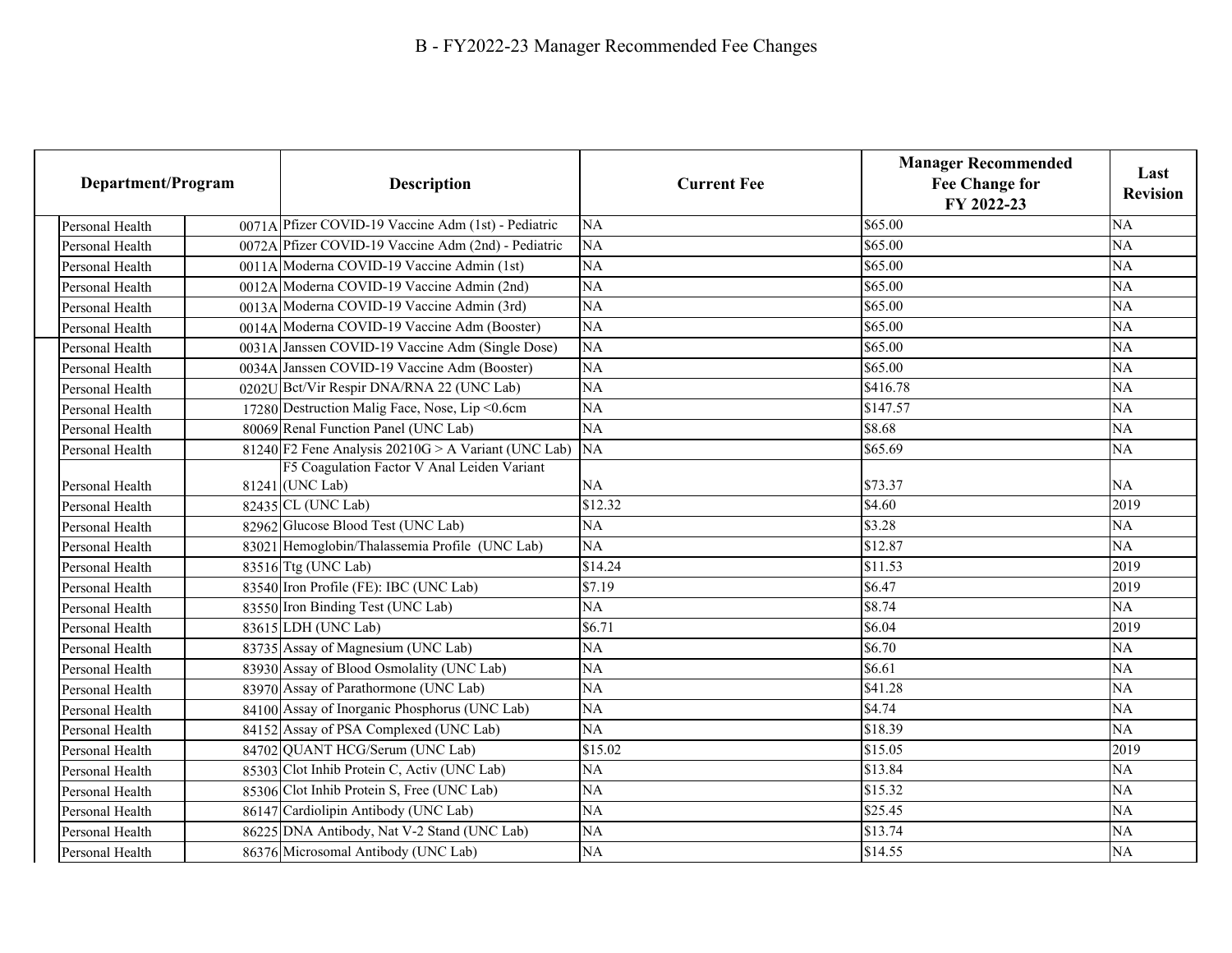| Department/Program |            | <b>Description</b>                                                                                                                  | <b>Current Fee</b> | <b>Manager Recommended</b><br><b>Fee Change for</b><br>FY 2022-23 | Last<br><b>Revision</b> |
|--------------------|------------|-------------------------------------------------------------------------------------------------------------------------------------|--------------------|-------------------------------------------------------------------|-------------------------|
| Personal Health    |            | 86644 CMV Antibody (UNC Lab)                                                                                                        | <b>NA</b>          | \$14.39                                                           | <b>NA</b>               |
| Personal Health    |            | 86645 CMV Antibody, IGM (UNC Lab)                                                                                                   | NA                 | \$16.85                                                           | NA                      |
| Personal Health    |            | 86747 Parvovirus (UNC Lab)                                                                                                          | <b>NA</b>          | \$15.03                                                           | NA                      |
| Personal Health    |            | 86777 Toxoplasma Antibody (UNC Lab)                                                                                                 | <b>NA</b>          | \$14.39                                                           | NA                      |
| Personal Health    |            | 86778 Toxoplasma Antibody, IGM (UNC Lab)                                                                                            | NA                 | \$14.41                                                           | NA                      |
| Personal Health    |            | 87106 Culture Fungi-Identif (UNC Lab)                                                                                               | NA                 | \$10.32                                                           | NA                      |
| Personal Health    |            | 87176 Homogenization, Tissue for Culture (UNC Lab)                                                                                  | NA                 | \$5.88                                                            | $\overline{NA}$         |
| Personal Health    |            | 87181 Antibiotic Sens, Agar Diffusn, Ea (UNC Lab)                                                                                   | NA                 | \$4.75                                                            | NA                      |
| Personal Health    |            | 87186 Antibiotic Sens, Mic, Each (UNC Lab)                                                                                          | <b>NA</b>          | \$8.65                                                            | NA                      |
| Personal Health    |            | 87338 IAAD/A H. Pylori/Stool (UNC Lab)                                                                                              | $\overline{NA}$    | \$14.38                                                           | NA                      |
| Personal Health    |            | 87529 HSV 1 & 2 PCR (UNC Lab)                                                                                                       | \$38.99            | \$35.09                                                           | 2019                    |
| Personal Health    |            | 87535 HIV Probe and Reverse Transcript (UNC Lab)                                                                                    | NA                 | \$35.09                                                           | NA                      |
| Personal Health    | 87536 Lab) | IADNA HIV 1 Quant & Reverse Transcript (UNC                                                                                         | <b>NA</b>          | \$85.10                                                           | <b>NA</b>               |
| Personal Health    |            | 87634 RSV DNA/RNA AMP Probe (UNC Lab)                                                                                               | NA                 | \$70.20                                                           | NA                      |
| Personal Health    |            | ADNA SARS-COV-2/COVID19 Amplified Probe<br>87635 TQ (UNC Lab)                                                                       | <b>NA</b>          | \$100.00                                                          | <b>NA</b>               |
| Personal Health    |            | 88142 Cytopath Cer/Vag Thin Layer (UNC Lab)                                                                                         | $\overline{NA}$    | \$20.26                                                           | <b>NA</b>               |
| Personal Health    |            | Imhistochem/Cytchm Each Addl Antibody Slide<br>88341 (UNC Lab)                                                                      | <b>NA</b>          | \$27.37                                                           | NA                      |
| Personal Health    |            | Imhistochem/Cytchm Antibody Stain Procedure<br>88342 (UNC Lab)                                                                      | NA                 | \$33.82                                                           | NA                      |
| Personal Health    |            | 90471 Admin Fee (1 vaccine)                                                                                                         | \$18.00            | \$20.45                                                           | 2012                    |
| Personal Health    |            | 90472 Admin Fee $(2+$ vaccines)                                                                                                     | \$18.00            | \$20.45                                                           | 2012                    |
| Personal Health    |            | 90473 Immunization Adm. - Intranasal/Oral                                                                                           | \$13.71            | \$20.45                                                           | 2014                    |
| Personal Health    |            | 90474 Immunization Adm. - Intranasal/Oral Additional                                                                                | \$13.71            | \$20.45                                                           | 2014                    |
| Personal Health    |            | Meningococcal recombinant protein and outer<br>membrane vesicle vaccine, serogroup B (MenB-<br>90620 4C), 2 dose schedule - BEXSERO | \$195.50           | \$169.72                                                          | 2019                    |
| Personal Health    |            | Meningococcal recombinant lipoprotein vaccine,<br>90621 serogroup B, 2 or 3 dose schedule - TRUMENBA                                | \$161.00           | \$138.93                                                          | 2019                    |
| Personal Health    |            | 90632 Hepatitis A vaccine, adult dose - HAVRIX                                                                                      | \$79.00            | \$40.70                                                           | 2019                    |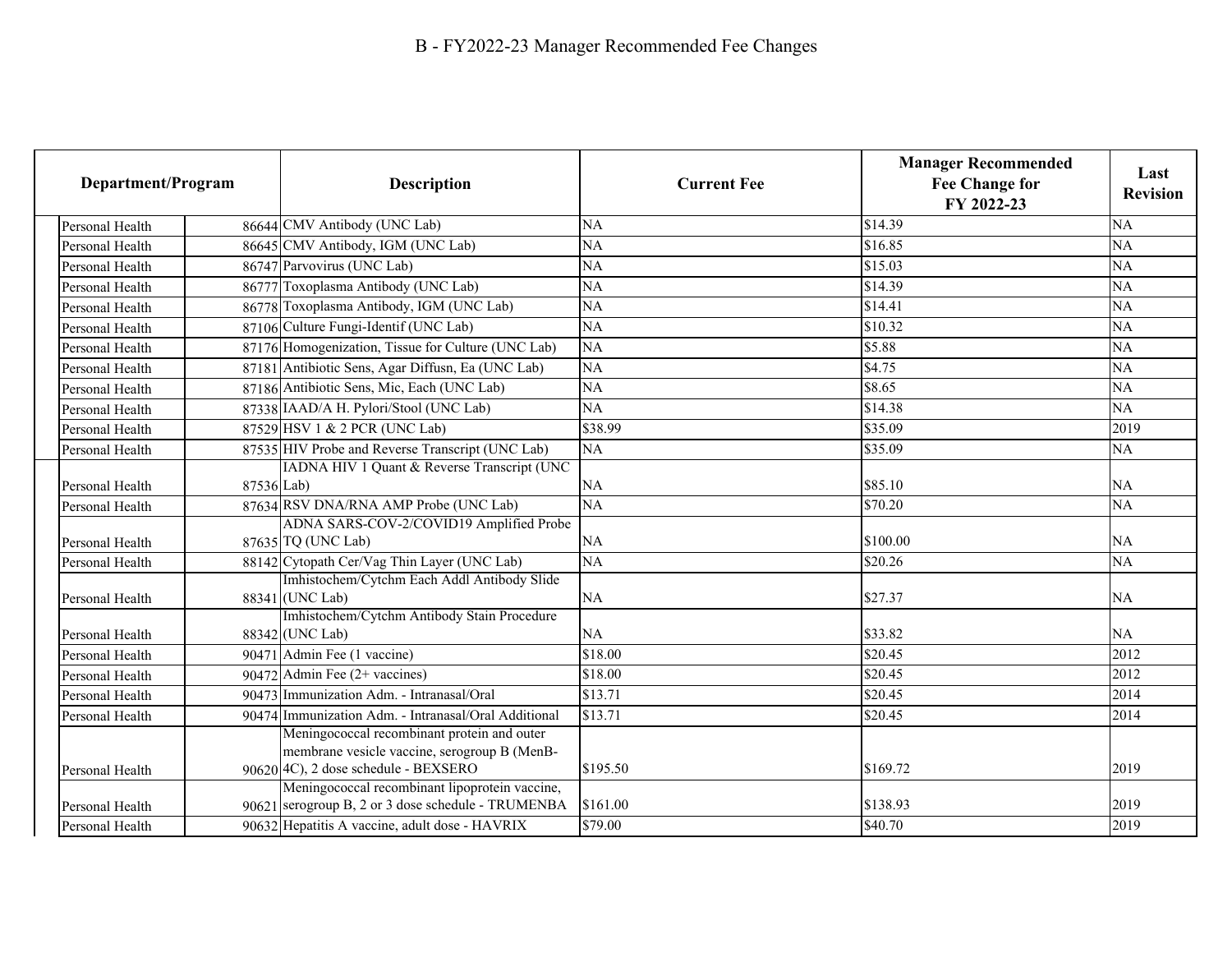| Department/Program | <b>Description</b>                                                          | <b>Current Fee</b> | <b>Manager Recommended</b><br><b>Fee Change for</b><br>FY 2022-23 | Last<br><b>Revision</b> |
|--------------------|-----------------------------------------------------------------------------|--------------------|-------------------------------------------------------------------|-------------------------|
|                    | Hepatitis A vaccine, pediatric/adolescent dose, 2                           |                    |                                                                   |                         |
| Personal Health    | 90633 dose - HAVRIX                                                         | \$37.00            | \$28.44                                                           | 2019                    |
| Personal Health    | Hepatitis A and Hepatitis B recombinant vaccine, 3<br>90636 doses - TWINRIX | \$117.00           | \$87.50                                                           | 2019                    |
|                    | Hemophilus Influenzae B vaccine (Hib), PRP-                                 |                    |                                                                   |                         |
| Personal Health    | 90647 OMP conjugate, 3 dose - PedVaxHIB                                     | \$40.00            | \$28.80                                                           | 2018                    |
|                    | Hemophilus Influenzae B vaccine (Hib), PRP-T                                |                    |                                                                   |                         |
| Personal Health    | 90648 conjugate, 4 dose - ActHIB                                            | \$26.00            | \$11.78                                                           | 2019                    |
|                    | Human Papillomavirus vaccine types 6, 11, 16, 18,                           |                    |                                                                   |                         |
|                    | 31, 33, 45, 52, 58, nonavalent (HPV), 2 or 3 dose -                         |                    |                                                                   |                         |
| Personal Health    | 90651 GARDASIL 9                                                            | \$225.00           | \$253.60                                                          | 2019                    |
|                    | Influenza vaccine (IIV3-HD), for 65 years of age                            |                    |                                                                   |                         |
| Personal Health    | 90662 and up - FLUZONE HIGH DOSE                                            | \$53.00            | \$59.34                                                           | 2019                    |
|                    | Pneumococcal conjugate vaccine, 13 valent                                   |                    |                                                                   |                         |
| Personal Health    | 90670 (PCV13) - PREVNAR 13                                                  | \$217.00           | \$209.61                                                          | 2019                    |
| Personal Health    | 90675 Rabies Vaccine - IMOVAX RABIES                                        | \$357.00           | \$364.12                                                          | 2019                    |
|                    | Rotavirus vaccine, pentavalent (RV5), 3 dose -                              |                    |                                                                   |                         |
| Personal Health    | 90680 ROTATEQ                                                               | \$113.00           | \$90.42                                                           | 2019                    |
|                    | Rotavirus vaccine, human, attenuated (RV1), live,                           |                    |                                                                   |                         |
| Personal Health    | 90681 oral, 2 dose - ROTARIX                                                | \$138.00           | \$119.89                                                          | 2019                    |
|                    | Influenza vaccine (IIV4), quadrivalent, preservative                        |                    |                                                                   |                         |
| Personal Health    | 90686 free, 3 years and above - FLUZONE                                     | \$18.00            | \$18.42                                                           | 2019                    |
|                    | Influenza vaccine (RIV4), quadrivalent,                                     |                    |                                                                   |                         |
| Personal Health    | 90682 preservative free, 18 year and above - FLUBLOK                        | \$53.00            | \$59.34                                                           | 2019                    |
|                    | Diphteria, tetanus toxoid, and acellular pertussis                          |                    |                                                                   |                         |
|                    | vaccine and inactivated poliovirus accine (DTaP-                            |                    |                                                                   |                         |
| Personal Health    | 90696 IPV), for 4 to 6 years of age - KINRIX                                | \$57.00            | \$53.67                                                           | 2019                    |
|                    | Diphteria, tetanus toxoid, and acellular pertussis                          |                    |                                                                   |                         |
|                    | vaccine and inactivated poliovirus accine (DTaP-                            |                    |                                                                   |                         |
| Personal Health    | 90696 IPV), for 4 to 6 years of age - QUADRACEL                             | \$59.00            | \$54.50                                                           | 2019                    |
|                    | Diphteria, tetanus toxoids, acellular pertussis                             |                    |                                                                   |                         |
|                    | vaccine, haemophilus influenza Type B, and                                  |                    |                                                                   |                         |
|                    | inactivated poliovirus vaccine (DTaP-IPV/Hib) -                             |                    |                                                                   |                         |
| Personal Health    | 90698 PENTACEL                                                              | \$101.00           | \$105.28                                                          | 2019                    |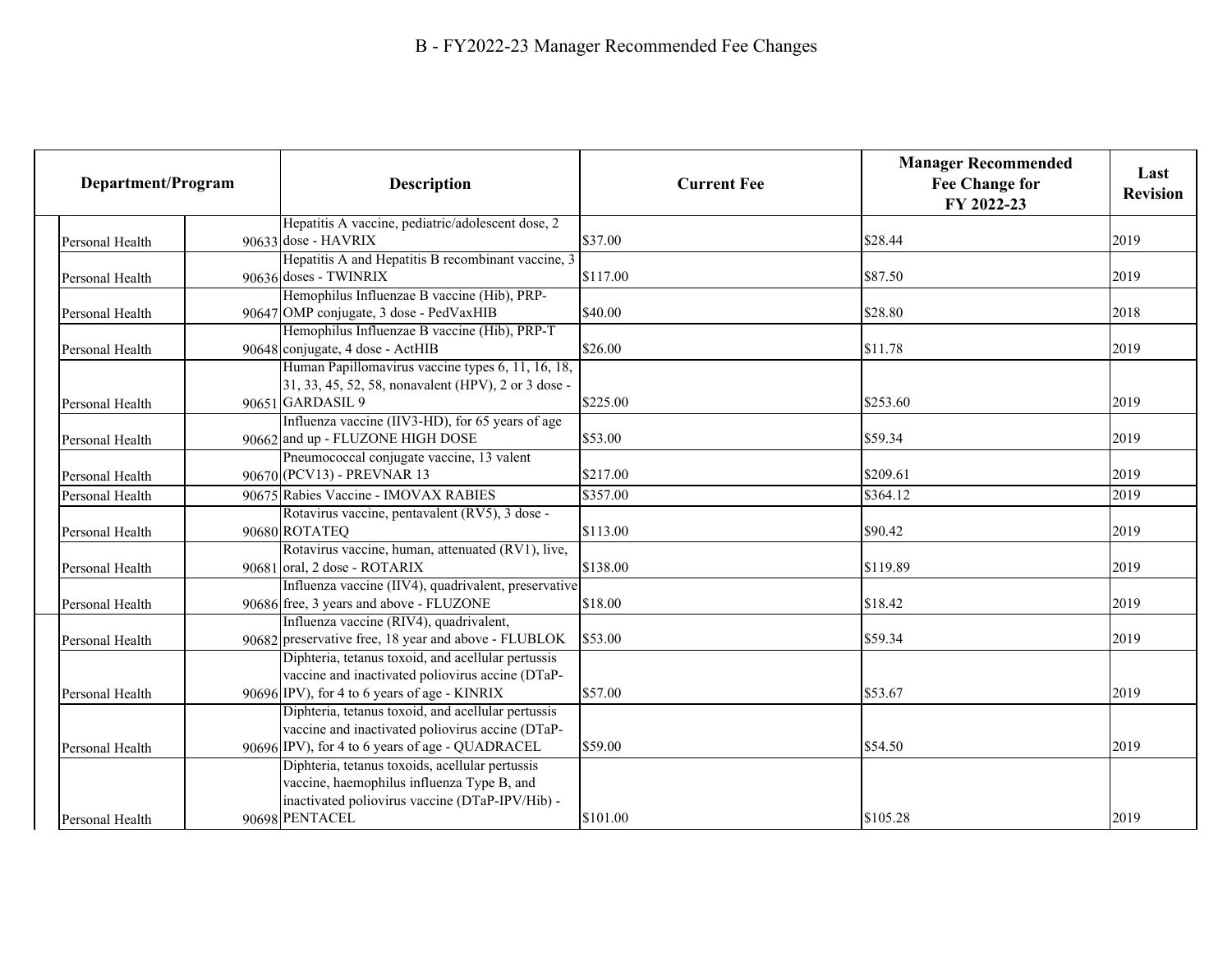| Department/Program |                 | <b>Description</b>                                                                                      | <b>Current Fee</b> | <b>Manager Recommended</b><br><b>Fee Change for</b><br>FY 2022-23 | Last<br><b>Revision</b> |
|--------------------|-----------------|---------------------------------------------------------------------------------------------------------|--------------------|-------------------------------------------------------------------|-------------------------|
|                    |                 | Diphteria, tetanus toxoids, and acellular pertussis                                                     |                    |                                                                   |                         |
|                    |                 | vaccine (DTaP), for 7 years or younger -                                                                |                    |                                                                   |                         |
|                    | Personal Health | 90700 DAPTACEL                                                                                          | <b>NA</b>          | \$26.02                                                           | <b>NA</b>               |
|                    |                 | Diphteria, tetanus toxoids, and acellular pertussis                                                     |                    |                                                                   |                         |
|                    |                 | vaccine (DTaP), for 7 years or younger -                                                                |                    |                                                                   |                         |
|                    | Personal Health | 90700 INFANRIX                                                                                          | \$32.00            | \$21.53                                                           | 2019                    |
|                    |                 | Measles, mumps, and rubella virus vaccine                                                               | \$101.00           | \$87.31                                                           | 2019                    |
|                    | Personal Health | 90707 (MMR), live - M-M-R II<br>Measles, mumps, and rubella AND varicella virus                         |                    |                                                                   |                         |
|                    |                 | 90710 vaccine, live-PROQUAD                                                                             | \$260.00           | \$250.01                                                          | 2019                    |
|                    | Personal Health |                                                                                                         |                    |                                                                   |                         |
|                    | Personal Health | 90713 Poliovirus vaccine (IPV), inactivated - IPOL                                                      | \$34.00            | \$36.80                                                           | 2019                    |
|                    |                 | Tetatus and diphteria toxoids (Td) adsorbed,<br>90714 preservative free, for 7 years or older - TENIVAC | \$35.00            | \$33.07                                                           | 2019                    |
|                    | Personal Health | Tetanus, diphteria toxoids and acellular pertussis                                                      |                    |                                                                   |                         |
|                    | Personal Health | $90715$ vaccine (Tdap), for to 7 years or older - ADACEL                                                | \$39.49            | \$43.12                                                           | 2019                    |
|                    |                 | Diphteria, tetanus toxoids, acellular pertussis                                                         |                    |                                                                   |                         |
|                    |                 | vaccine, Hepatitis B, and inactivated poliovirus                                                        |                    |                                                                   |                         |
|                    | Personal Health | 90723 vaccine (DTaP-Hep B-IPV) - PEDIARIX                                                               | \$91.00            | \$74.20                                                           | 2019                    |
|                    |                 | Pneumococcal polysaccharide vaccine, 23-valent                                                          |                    |                                                                   |                         |
|                    |                 | (PPSV23), adult or immunosuppressed patient                                                             |                    |                                                                   |                         |
|                    |                 | dosage, when administered to 2 years or older -                                                         |                    |                                                                   |                         |
|                    | Personal Health | 90732 PNEUMOVAX 23                                                                                      | \$115.00           | \$117.08                                                          | 2019                    |
|                    |                 | Meningococcal conjugate vaccine, serogroups                                                             |                    |                                                                   |                         |
|                    |                 | A,C,Y and W-135 quad (MenACWY or MCV4) -                                                                |                    |                                                                   |                         |
|                    | Personal Health | 90734 MENVEO                                                                                            | \$119.00           | \$114.30                                                          | 2019                    |
|                    |                 | Meningococcal conjugate vaccine, serogroups                                                             |                    |                                                                   |                         |
|                    |                 | A,C,Y and W-135 quad (MenACWY or MCV4) -                                                                |                    |                                                                   |                         |
|                    | Personal Health | 90734 MENACTRA                                                                                          | \$127.00           | \$141.00                                                          | 2019                    |
|                    |                 | Hepatitis B vaccine (Hep B), pediatric/adolescent                                                       |                    |                                                                   |                         |
|                    | Personal Health | 90744 dosage, 3 dose - ENGERIX PEDS                                                                     | \$30.00            | \$17.06                                                           | 2019                    |
|                    |                 | Hepatitis B vaccine (Hep B), pediatric/adolescent                                                       |                    |                                                                   |                         |
|                    | Personal Health | 90744 dosage, 3 dose - RECOMBIVAX HB PEDS                                                               | \$25.00            | \$20.14                                                           | 2019                    |
|                    |                 | Hepatitis B vaccine (Hep B), adult dosage -                                                             |                    |                                                                   |                         |
|                    | Personal Health | 90746 ENGERIX-B                                                                                         | \$67.00            | \$43.12                                                           | 2019                    |
|                    |                 | Hepatitis B vaccine (Hep B), adult dosage, 2 dose                                                       |                    |                                                                   |                         |
|                    | Personal Health | 90739 HEPLISAV                                                                                          | \$132.00           | \$108.41                                                          | 2019                    |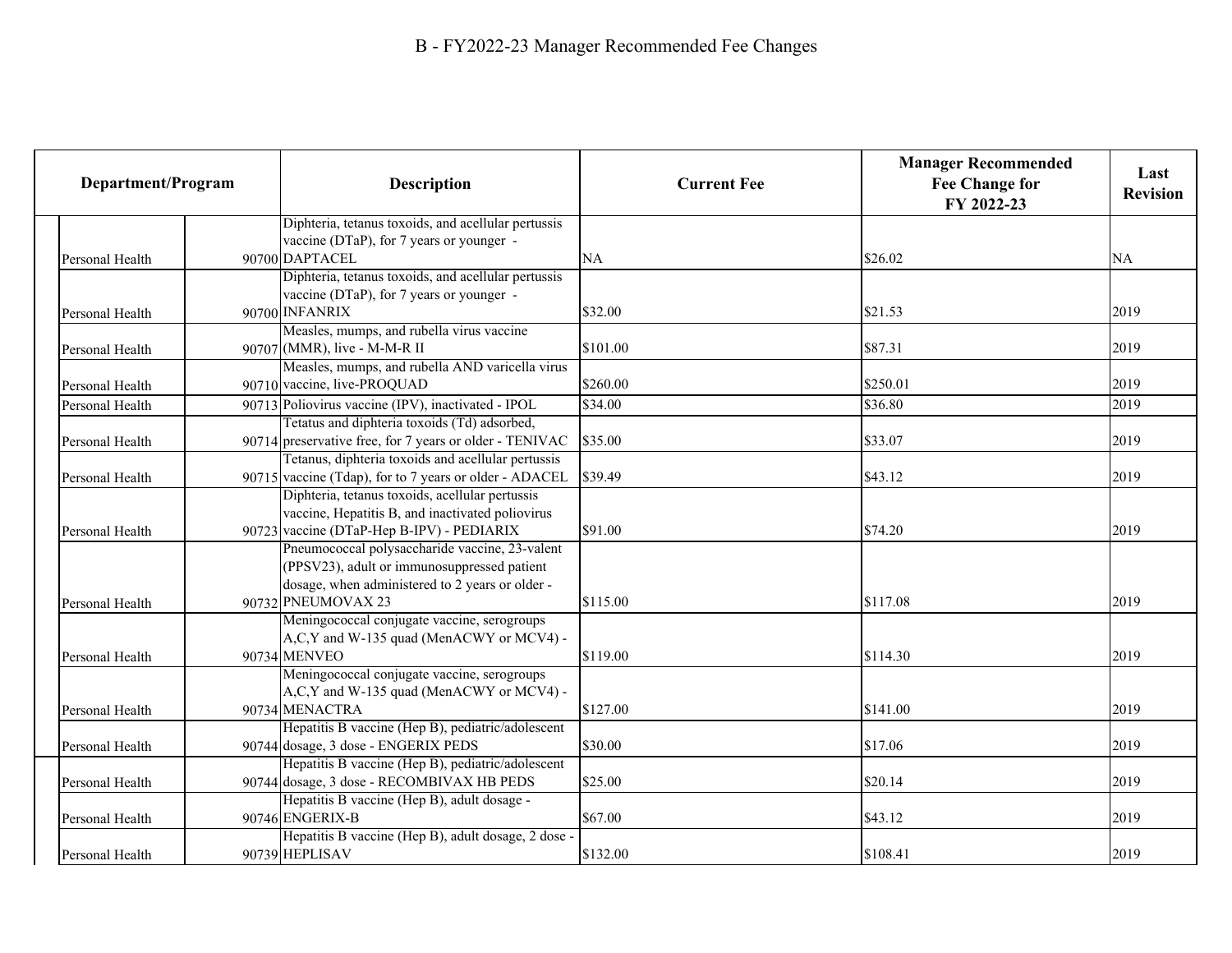| Department/Program                     | <b>Description</b>                                                                                     | <b>Current Fee</b>                | <b>Manager Recommended</b><br><b>Fee Change for</b><br>FY 2022-23 | Last<br><b>Revision</b> |
|----------------------------------------|--------------------------------------------------------------------------------------------------------|-----------------------------------|-------------------------------------------------------------------|-------------------------|
|                                        | Zoster Vaccine recombinant, adjuvanted, 50 years                                                       |                                   |                                                                   |                         |
| Personal Health                        | 90750 or older - SHINGRIX                                                                              | \$166.00                          | \$161.85                                                          | 2019                    |
|                                        | Covid Counseling-Preventive Medicine                                                                   |                                   |                                                                   |                         |
| Personal Health                        | 99401 Counseling, 15 min.                                                                              | NA<br>\$0.23                      | \$45.00<br>\$0.87                                                 | NA                      |
| Personal Health                        | $J1050$ Medroxyprogesterone acetate, 1 mg (150 units)<br>Medroxyprogesterone acetate, 1 mg (150 units) |                                   |                                                                   | 2020                    |
| Personal Health                        | J1050ud (Medicaid only)                                                                                | \$0.23                            | \$0.87                                                            | 2020                    |
| Personal Health                        | J1885 Ketorolac IM Injection, per 15mg (Toradol)                                                       | NA                                | \$20.00                                                           | NA                      |
| Personal Health                        | J7300 Paragard IUD                                                                                     | \$248.00                          | \$253.58                                                          | 2021                    |
| Personal Health                        | J7300ud Paragard IUD (Medicaid only)                                                                   | \$248.00                          | \$253.58                                                          | 2021                    |
|                                        | J7301 Skyla IUD                                                                                        | \$249.00                          | \$142.49                                                          | 2019                    |
| Personal Health                        |                                                                                                        |                                   | \$142.49                                                          |                         |
| Personal Health                        | J7301ud Skyla IUD (Medicaid only)                                                                      | \$249.00                          |                                                                   | 2019                    |
| Personal Health                        | S5001 Plan B/Ella Emergency Contraception<br>HC COVID-19 High Throughput (UNC Lab Add                  | \$3.68                            | \$19.71                                                           | 2020                    |
| Personal Health                        | U0005 on Payment)                                                                                      | NA                                | \$0.00                                                            | NA                      |
| Dept. of Environment, Ag., Parks & Rec |                                                                                                        |                                   |                                                                   |                         |
| Recreation                             | Tennis/Basketball Court Rental                                                                         | \$5.00                            | \$10.00                                                           | 2010                    |
|                                        | Tennis/Basketball Court Rental w/lights                                                                | \$10.00                           | \$15.00                                                           | 2010                    |
| Recreation                             |                                                                                                        |                                   |                                                                   |                         |
| Administration                         | Special Event Alcohol Appliciation Fee<br>Blackwood Amphitheater Use Fee - Small Event - /             | NA                                | \$25.00                                                           | NA                      |
| Parks                                  | Half Day or Per Hr up to 4                                                                             | NA                                | \$150/4hrs \$50/1 hr                                              | NA                      |
|                                        | Blackwood Amphitheater Use Fee - Large Event -                                                         |                                   |                                                                   |                         |
| Parks                                  | Full Use - All Day                                                                                     | NA                                | \$2,500.00                                                        | NA                      |
| Parks                                  | Large Scale Festivals                                                                                  | NA                                | Negotiated fee                                                    | NA                      |
| Parks                                  | Special Event Over 500 People                                                                          | <b>NA</b>                         | \$250-Non Profit / \$500 Business                                 | <b>NA</b>               |
| Parks                                  | Special Use Rental - Wedding                                                                           | NA                                | \$250.00                                                          | NA                      |
| Library                                |                                                                                                        |                                   |                                                                   |                         |
| Library                                | Fines - overdue children's books                                                                       | 10 cents per day (\$2.00 maximum) | \$0.00                                                            | 2018                    |
| Library                                | Fines - overdue adult books                                                                            | 20 cents per day (\$5.00 maximum) | \$0.00                                                            | 2010                    |
| Library                                | Fines - overdue Periodicals                                                                            | \$.20 per day                     | \$0.00                                                            | 2013                    |
| Library                                | Fines - overdue DVD                                                                                    | \$.50 per day (\$5.00 maximum)    | \$0.00                                                            | 2015                    |